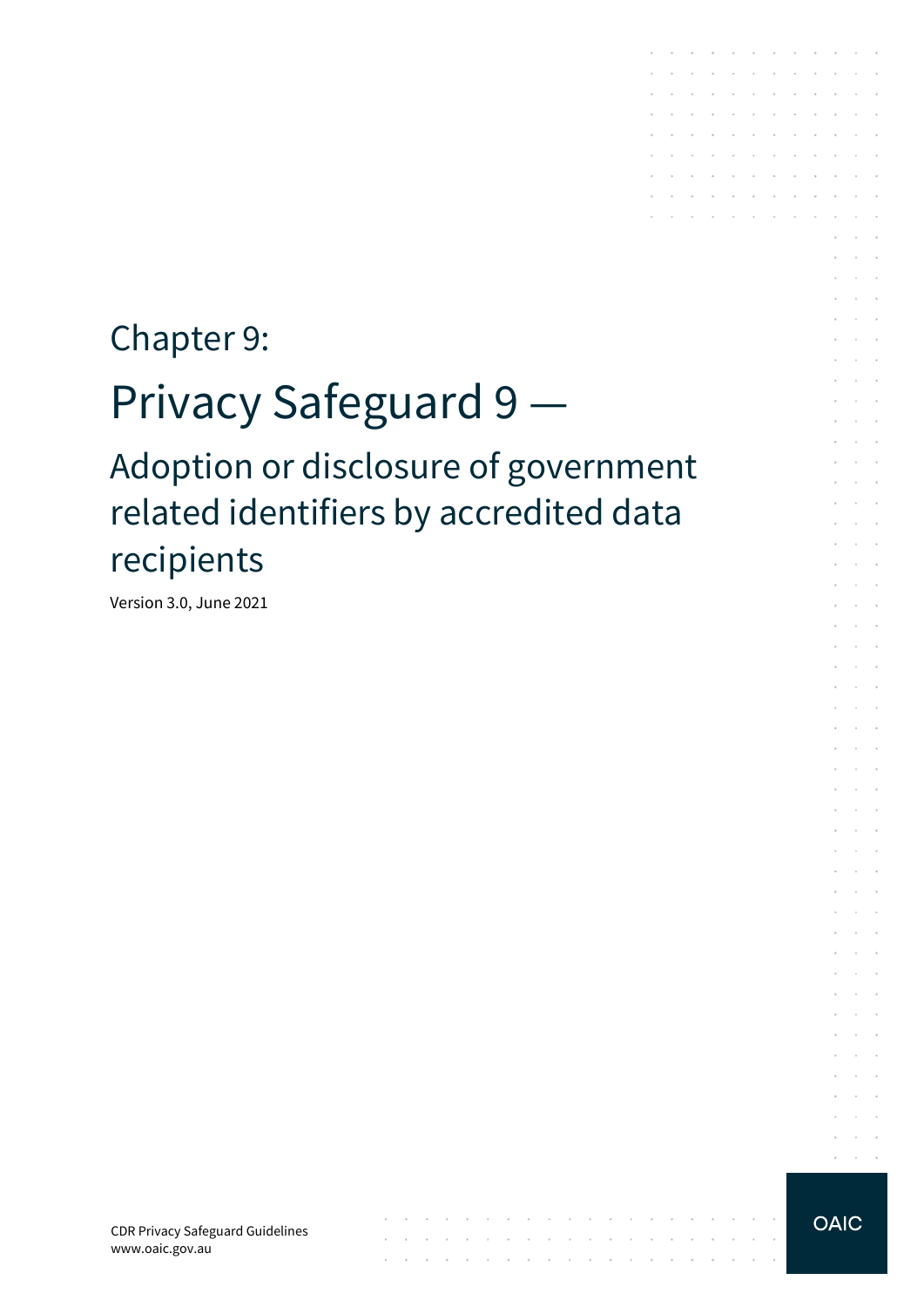### **Contents**

| 3 |
|---|
| 3 |
| 3 |
| 4 |
| 4 |
| 5 |
| 5 |
| 5 |
| 6 |
| 6 |
| 7 |
| 7 |
| 7 |
| 8 |
| 8 |
|   |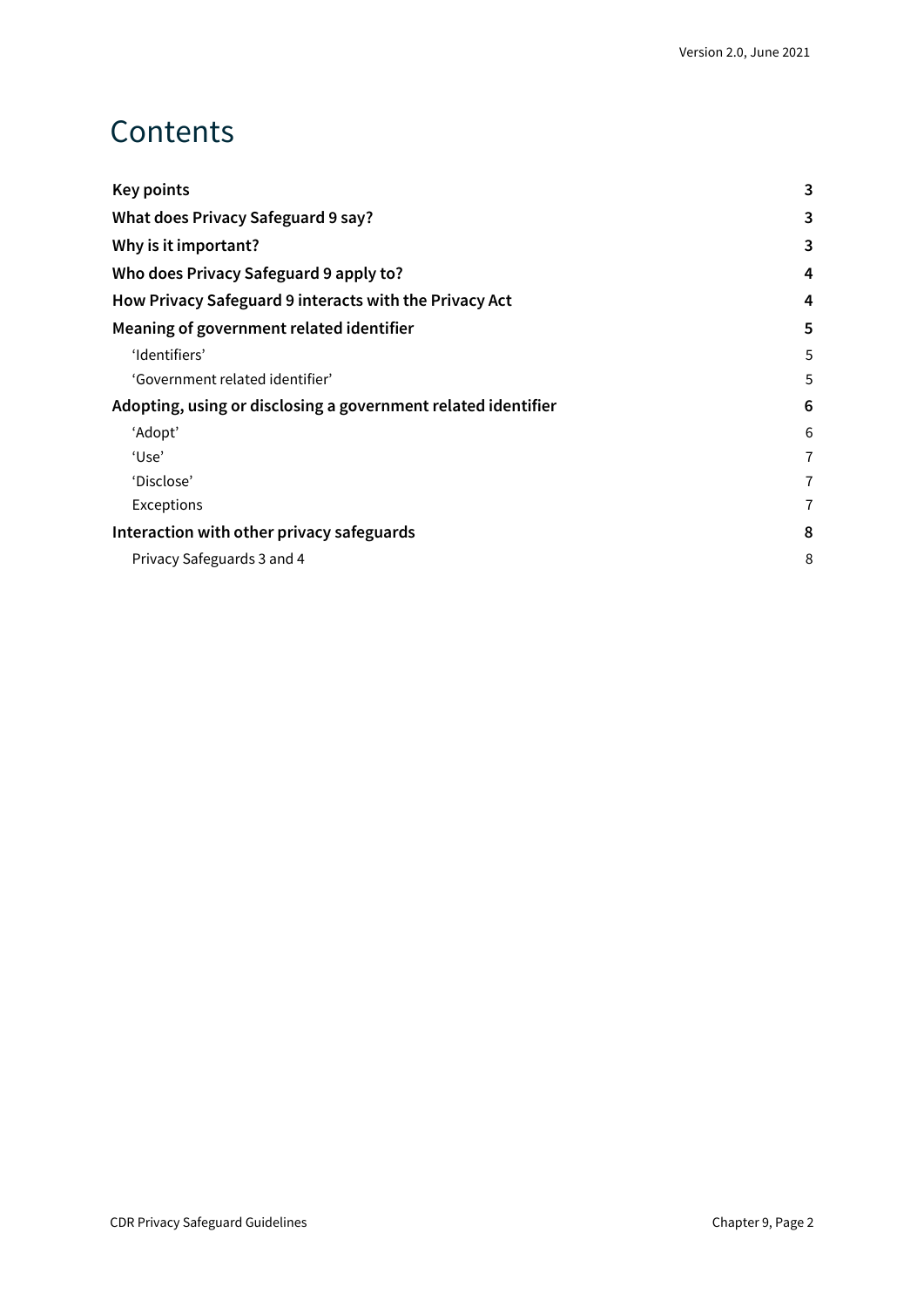# <span id="page-2-0"></span>**Key points**

- Privacy Safeguard 9 sets out a prohibition on accredited data recipients of CDR data from adopting, using or disclosing government related identifiers unless required or authorised:
	- o under another Australian law other than the consumer data rules (CDR Rules) or a court/tribunal order, or
	- o as prescribed by regulations made under the *Privacy Act 1988* (Privacy Act).
- A government related identifier is a number, letter or symbol, or a combination of any or all of those things, that has been assigned by certain government entities and is used to identify the individual or to verify the identity of the individual.
- Privacy Safeguard 9 only concerns government related identifiers of a consumer who is an individual.
- An individual cannot consent to the adoption, use or disclosure of their government related identifier.

# <span id="page-2-1"></span>**What does Privacy Safeguard 9 say?**

- $9.1$ Where CDR data includes a government related identifier, Privacy Safeguard 9 prohibits an accredited data recipient of CDR data from:
	- adopting the government related identifier as its own identifier of the consumer, or otherwise using the government related identifier, or
	- disclosing CDR data which includes the government related identifier

unless authorised or required by or under:

- o an Australian law other than the CDR Rules or in a court/tribunal order, or
- o Australian Privacy Principle (APP) 9.3, which allows an entity to adopt, use or disclose a government related identifier of an individual as prescribed by regulations made under the Privacy Act.
- $9.2$ Privacy Safeguard 9 only concerns government related identifiers of a consumer of the CDR data who is an individual.
- In this Chapter, a government related identifier of a CDR consumer included with the CDR 9.3 consumer's CDR data is referred to as a 'CDR consumer government related identifier'.

## <span id="page-2-2"></span>**Why is it important?**

9.4 The objective of Privacy Safeguard 9 is to restrict use of government related identifiers so that they do not become universal identifiers, which could jeopardise privacy by enabling CDR data from different sources to be matched and linked in ways that a consumer may not agree with or expect.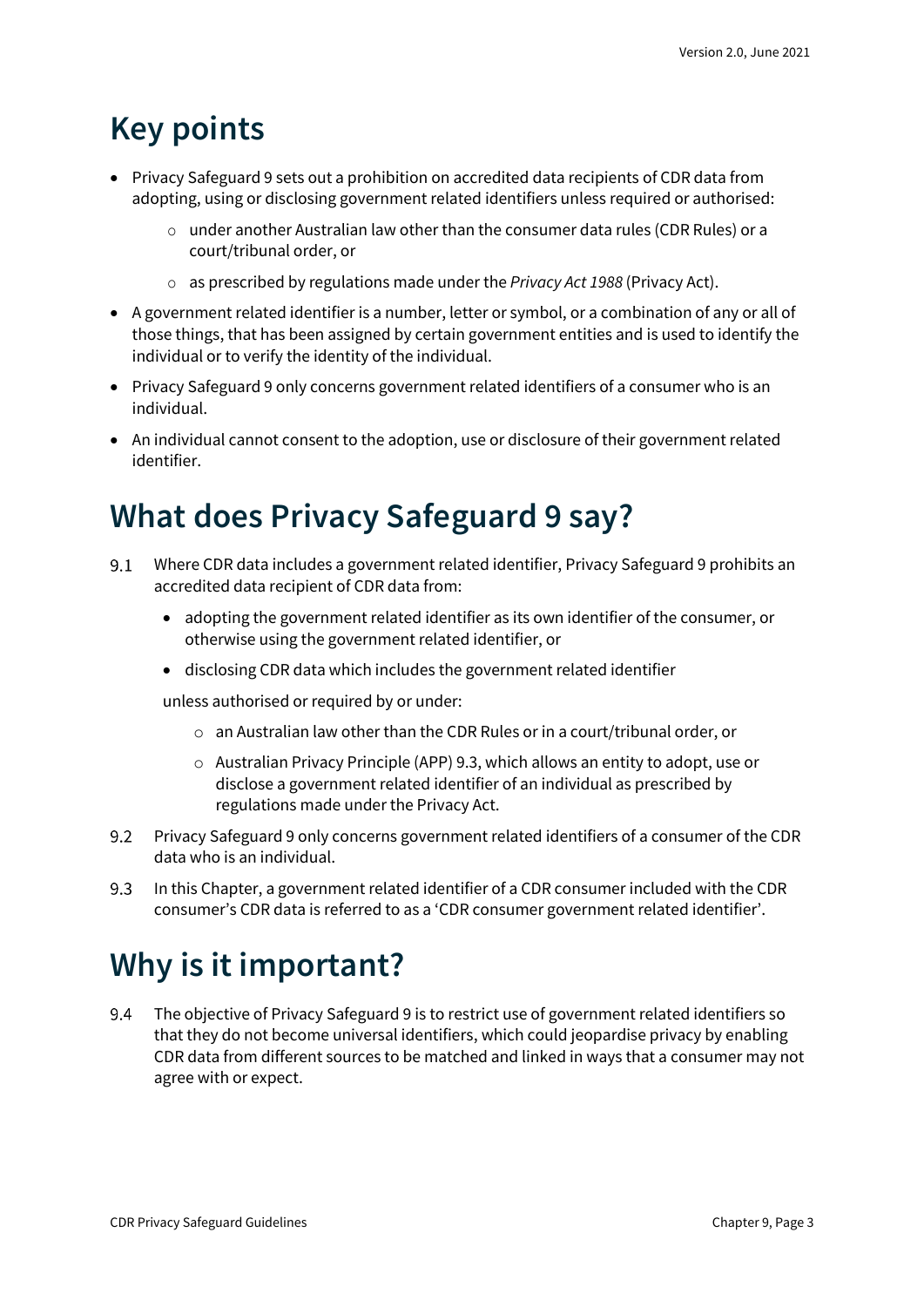### <span id="page-3-0"></span>**Who does Privacy Safeguard 9 apply to?**

Privacy Safeguard 9 applies to accredited data recipients of CDR data. It does not apply to 9.5 data holders or designated gateways. However, data holders and designated gateways must ensure that they are adhering to their obligations under the Privacy Act and APP 9 in relation to government related identifiers of individuals.

### <span id="page-3-1"></span>**How Privacy Safeguard 9 interacts with the Privacy Act**

- It is important to understand how Privacy Safeguard 9 interacts with the Privacy Act and the 9.6  $APPs<sup>1</sup>$
- 9.7 APP 9 prohibits an APP entity from adopting, using or disclosing a government related identifier unless an exception applies.

| <b>CDR</b> entity                | Privacy protections that apply in the CDR context                                                                                                                                                                                                        |
|----------------------------------|----------------------------------------------------------------------------------------------------------------------------------------------------------------------------------------------------------------------------------------------------------|
| <b>Accredited data recipient</b> | <b>Privacy Principle 9</b>                                                                                                                                                                                                                               |
|                                  | For accredited data recipients of a consumer's CDR data,<br>Privacy Safeguard 9 applies to the handling of government related<br>identifiers contained in that CDR data. <sup>2</sup><br>APP 9 does not apply in relation to that CDR data. <sup>3</sup> |
| <b>Designated gateway</b>        | APP <sub>9</sub>                                                                                                                                                                                                                                         |
|                                  | Privacy Safeguard 9 does not apply to a designated gateway.                                                                                                                                                                                              |
| Data holder                      | APP <sub>9</sub>                                                                                                                                                                                                                                         |
|                                  | Privacy Safeguard 9 does not apply to a data holder.                                                                                                                                                                                                     |

<sup>2</sup> Privacy Safeguard 9 applies from the point when the accredited person becomes an accredited data recipient of the CDR data. An accredited person becomes an accredited data recipient for CDR data when:

- CDR data is held by (or on behalf of) the person
- the CDR data, or any other CDR data from which it was directly or indirectly derived, was disclosed to the person under the consumer data rules, and
- the person is neither a data holder, nor a designated gateway, for the first mentioned CDR data. See s 56EK of the Competition and Consumer Act.

<sup>3</sup> The APPs do not apply to an accredited data recipient of CDR data, in relation to that CDR data - s 56EC(4)(a) of the Competition and Consumer Act. However, s 56EC(4) does not affect how the APPs apply to accredited persons and accredited data recipients who are APP entities, in relation to the handling of personal information outside the CDR system. (Note: Small business operators accredited under the CDR system are APP entities in relation to information that is personal information but is not CDR data. See s 6E(1D) of the Privacy Act.) Section 56EC(4) also does not affect how the APPs apply to an accredited person who does not become an accredited data recipient of the CDR data (other than for Privacy Safeguards 1 – 4). See s 56EC(5)(aa) of the Competition and Consumer Act.

<sup>&</sup>lt;sup>1</sup> The Privacy Act includes 13 APPs that regulate the handling of personal information by certain organisations and Australian Government agencies.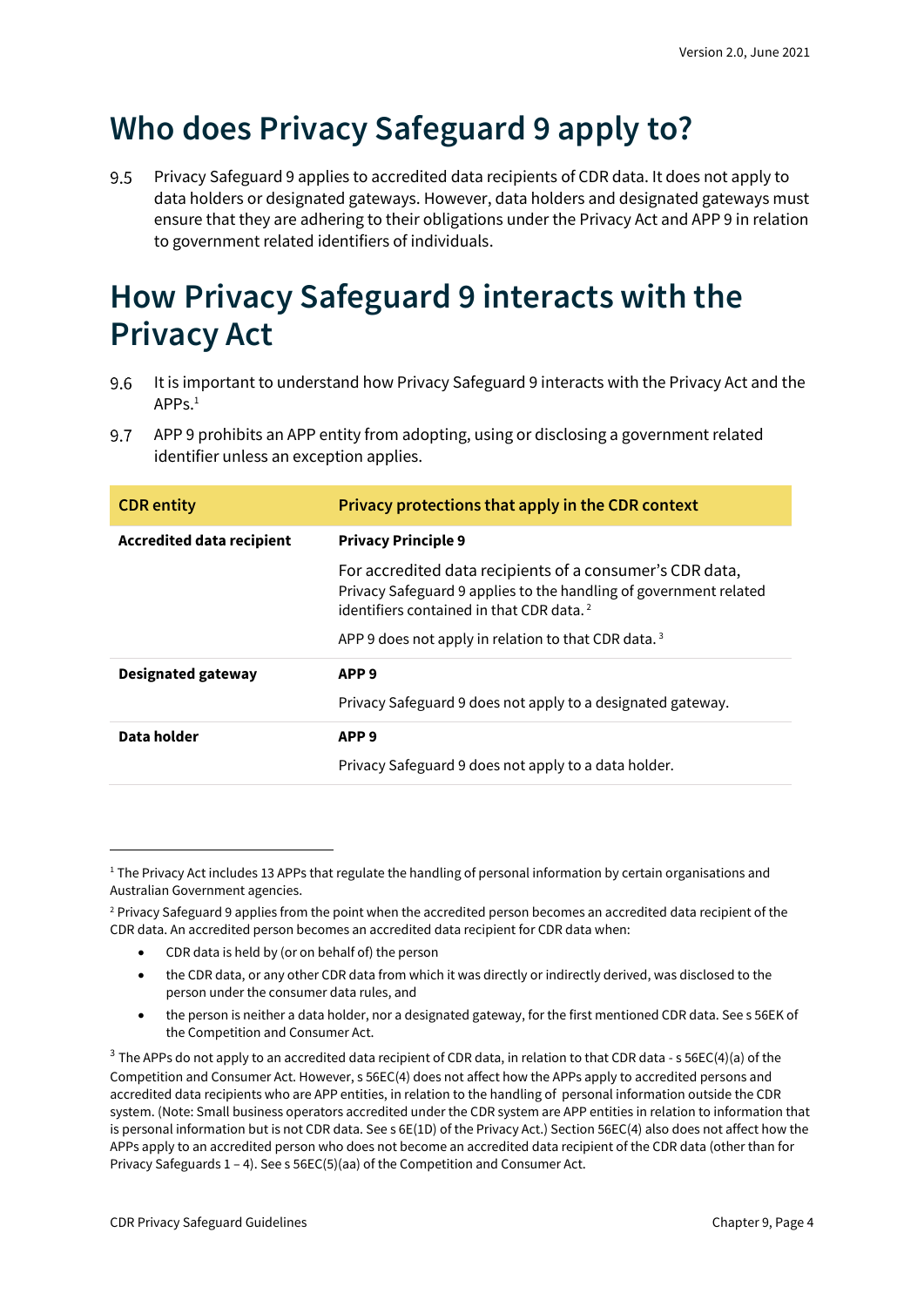# <span id="page-4-0"></span>**Meaning of government related identifier**

- 9.8 'Government related identifier' has the meaning given to it in the Privacy Act. 4
- 9.9 Privacy Safeguard 9 only concerns government related identifiers of consumers of the CDR data who are individuals.
- For example, the Australian Business Number (ABN) of a body corporate would not be subject to Privacy Safeguard 9. (Note that the ABN of an individual is not an 'identifier' under s 6(1) of the Privacy Act).
- 9.11 However, government related identifiers of individuals who are sole traders that manage a small business or of partners in a partnership will be captured by Privacy Safeguard 9.

#### <span id="page-4-1"></span>**'Identifiers'**

- 9.12 An 'identifier' of an individual is defined in subsection 6(1) of the Privacy Act as a number, letter or symbol, or a combination of any or all of those things, that is used to identify the individual or to verify the identity of the individual.
- The following are explicitly excluded from the definition of identifier:
	- an individual's name
	- an individual's ABN, and
	- anything else prescribed by the regulations made under the Privacy Act.<sup>5</sup> This provides flexibility to exclude any specified type of identifier from the definition, and therefore the operation of both Privacy Safeguard 9 and APP 9, as required.

#### <span id="page-4-2"></span>**'Government related identifier'**

- A 'government related identifier' of an individual is defined in subsection 6(1) of the Privacy Act as an identifier that has been assigned by:
	- $\bullet$  an agency<sup>6</sup>
	- a State or Territory authority<sup>7</sup>
	- an agent of an agency, or a State or Territory authority, acting in its capacity as agent, or
	- a contracted service provider for a Commonwealth contract,<sup>8</sup> or a State contract,<sup>9</sup> acting in its capacity as contracted service provider for that contract.

<sup>4</sup> Sections 56EL(1)(b) and 56EL(2)(b) of the Competition and Consumer Act.

<sup>5</sup> See the Federal Register of Legislation https://www.legislation.gov.au for up-to-date versions of the regulations made under the Privacy Act.

<sup>6</sup> 'Agency' is defined in s 6(1) of the Privacy Act.

 $7$  'State or Territory authority" is defined in s 6C(3) of the Privacy Act.

 $^8$  'Commonwealth contract' is defined in s 6(1) of the Privacy Act to mean a contract, to which the Commonwealth or an agency is or was a party, under which services are to be, or were to be, provided to an agency.

 $9$  'State contract' is defined in s 6(1) of the Privacy Act to mean a contract, to which a State or Territory or State or Territory authority is or was a party, under which services are to be, or were to be, provided to a State or Territory authority.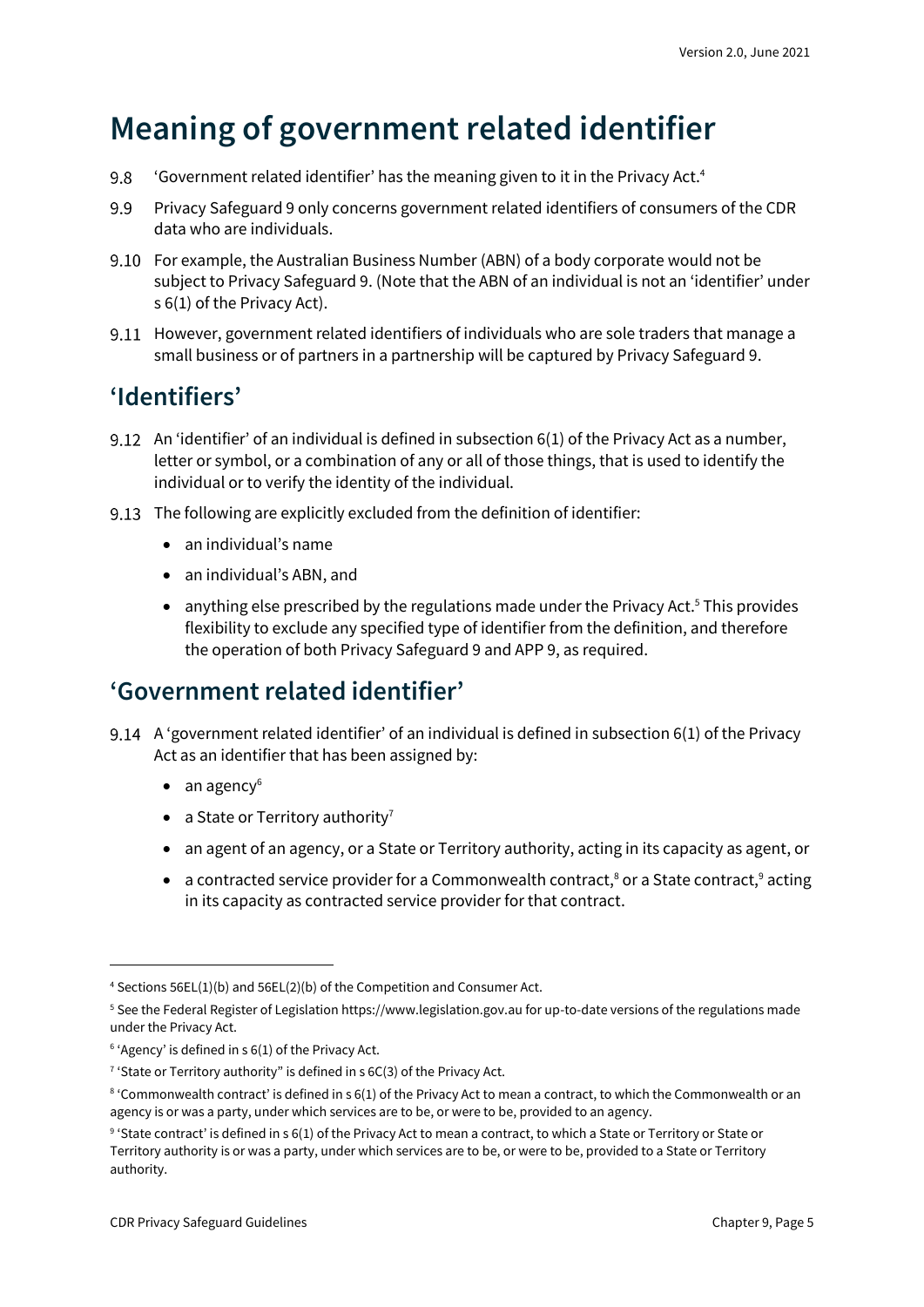- 9.15 The following are examples of government related identifiers:
	- Medicare numbers
	- Centrelink reference numbers $10$
	- driver licence numbers issued by State and Territory authorities, and
	- Australian passport numbers.
- Some government related identifiers are also regulated by other laws that restrict the way entities can collect, use or disclose the particular identifier and related personal information. Examples include tax file numbers and individual healthcare identifiers.<sup>11</sup> These other laws apply in addition to Privacy Safeguard 9, i.e. a breach of the *Privacy (Tax File Number) Rule 2015* may be both an interference with the privacy of an individual under the Privacy Act and as a breach of Privacy Safeguard 9, as well as a potential offence under the *Taxation Administration Act 1953*.

### <span id="page-5-0"></span>**Adopting, using or disclosing a government related identifier**

9.17 An accredited data recipient must not adopt a CDR consumer government related identifier as its own identifier of the consumer, or otherwise use a government related identifier, unless an exception applies.<sup>12</sup> In addition, an accredited data recipient must not include the government related identifier when it discloses CDR data unless an exception applies.

#### <span id="page-5-1"></span>**'Adopt'**

- The term 'adopt' is not defined in the Competition and Consumer Act and so it is appropriate to refer to its ordinary meaning.
- 9.19 An accredited data recipient 'adopts' a CDR consumer government related identifier if it collects CDR data that includes a government related identifier of the consumer and organises the CDR data that it holds about that consumer with reference to that identifier.

• The exceptions in APP 9.2 for using or disclosing government related identifiers for verification purposes, fulfilling obligations to agencies or State or Territory authorities, for 'permitted general situations' or for enforcement related activities of enforcement bodies do not apply to Privacy Safeguard 9.

<sup>&</sup>lt;sup>10</sup> Note that under regulations 17 and 18 of the *Privacy Regulation 2013*, certain prescribed organisations are permitted to use or disclose certain identifiers (including Centrelink reference numbers) in specific circumstances.

 $11$  For more information about the legislative regimes, visit the OAIC's Tax File Numbers page and Healthcare Identifiers page https://www.oaic.gov.au.

<sup>&</sup>lt;sup>12</sup> Section 56EL(1) of the Competition and Consumer Act. Note: The principal difference between Privacy Safeguard 9 and APP 9 is that the exceptions to the prohibition on using or disclosing government related identifiers in Privacy Safeguard 9 are much narrower than in APP 9. Only the exceptions under APP 9.1 for adopting, and APP 9.2(c) and (f) for using or disclosing, a government related identifier are carried across to Privacy Safeguard 9:

<sup>•</sup> The common exceptions between Privacy Safeguard 9 and APP 9 are where the adoption, use or disclosure of the government related identifier is authorised or required by an Australian law or court/tribunal order, or where regulations under APP 9.3 prescribe the adoption, use or disclosure.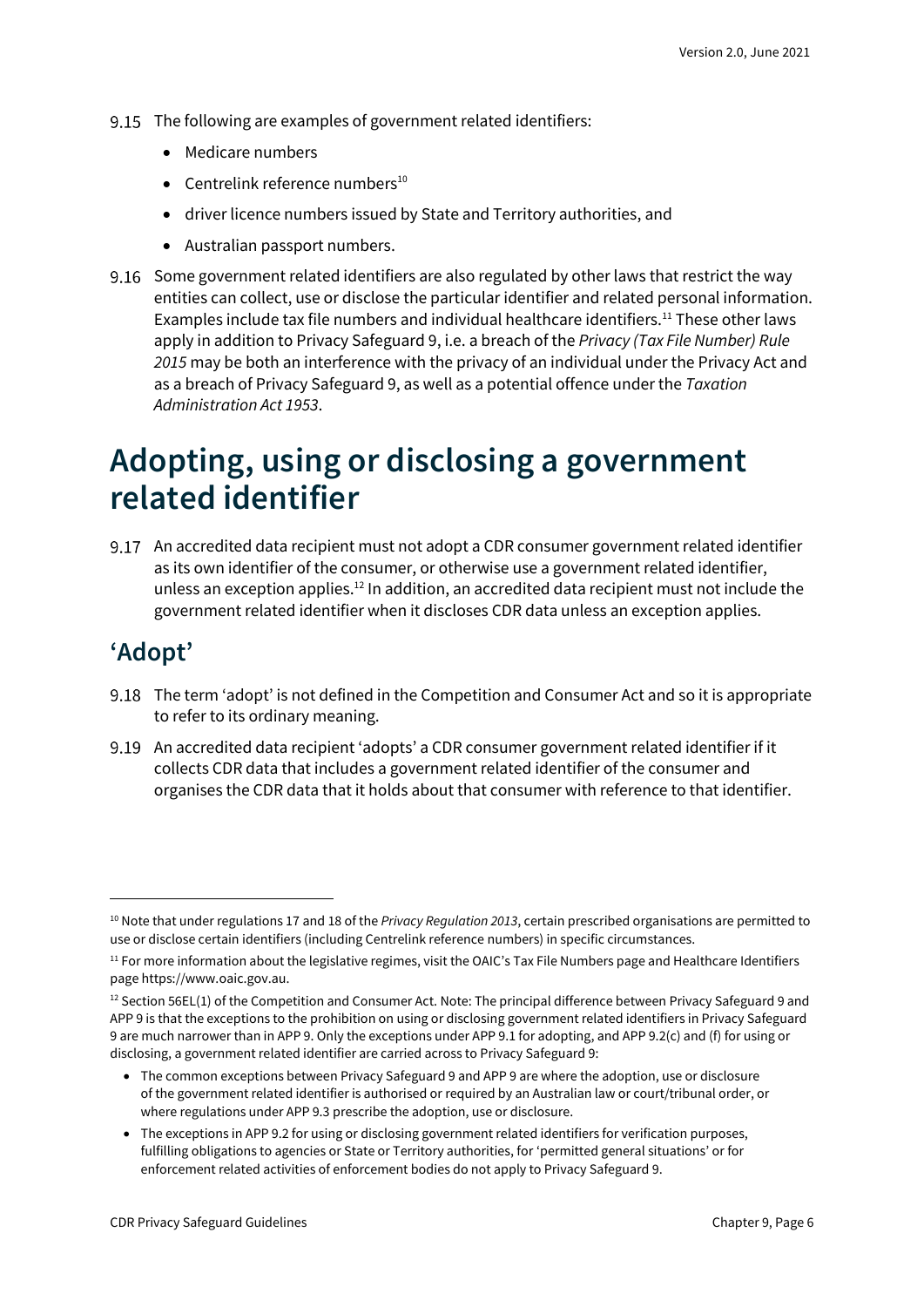#### **Example**

Stephanie, an accountant and accredited person, receives a consumer's driver licence number when it is disclosed to Stephanie in response to a consumer data request. Stephanie then uses the identifier to refer to that consumer in her own identification system.

As Stephanie has adopted a CDR consumer government related identifier, she may be in breach of Privacy Safeguard 9.

#### <span id="page-6-0"></span>**'Use'**

- 9.20 The term 'use' is discussed in [Chapter B \(Key concepts\).](https://www.oaic.gov.au/consumer-data-right/cdr-privacy-safeguard-guidelines/chapter-b-key-concepts)
- Generally, an entity uses CDR data when it handles and manages that information within its effective control. Examples include:
	- the entity accessing and reading the CDR data
	- the entity searching records for the CDR data
	- the entity making a decision based on the CDR data, and
	- the entity passing the CDR data from one part of the entity to another.

#### <span id="page-6-1"></span>**'Disclose'**

- 9.22 The term 'disclose' is discussed in [Chapter B \(Key concepts\).](https://www.oaic.gov.au/consumer-data-right/cdr-privacy-safeguard-guidelines/chapter-b-key-concepts)
- 9.23 An accredited data recipient or designated gateway 'discloses' CDR data when it makes it accessible or visible to others outside the entity.<sup>13</sup>

#### <span id="page-6-2"></span>**Exceptions**

#### Required or authorised by or under an Australian law or court/tribunal order

- An accredited data recipient may use a CDR consumer government related identifier, adopt it as its own identifier or include it when disclosing CDR data if this is required or authorised by or under an Australian law or a court/tribunal order.<sup>14</sup>
- The meaning of 'required or authorised by or under an Australian law or a court/tribunal order' is discussed in [Chapter B \(Key concepts\).](https://www.oaic.gov.au/consumer-data-right/cdr-privacy-safeguard-guidelines/chapter-b-key-concepts)
- The Australian law or court/tribunal order should specify:
	- a particular government related identifier
	- the entities or classes of entities permitted to adopt, use or disclose it, and
	- the particular circumstances in which they may adopt, use or disclose it.

<sup>&</sup>lt;sup>13</sup> Information will be 'disclosed' under the CDR regime regardless of whether an entity retains effective control over the data.

 $14$  Section 56EL(1)(c) of the Competition and Consumer Act.